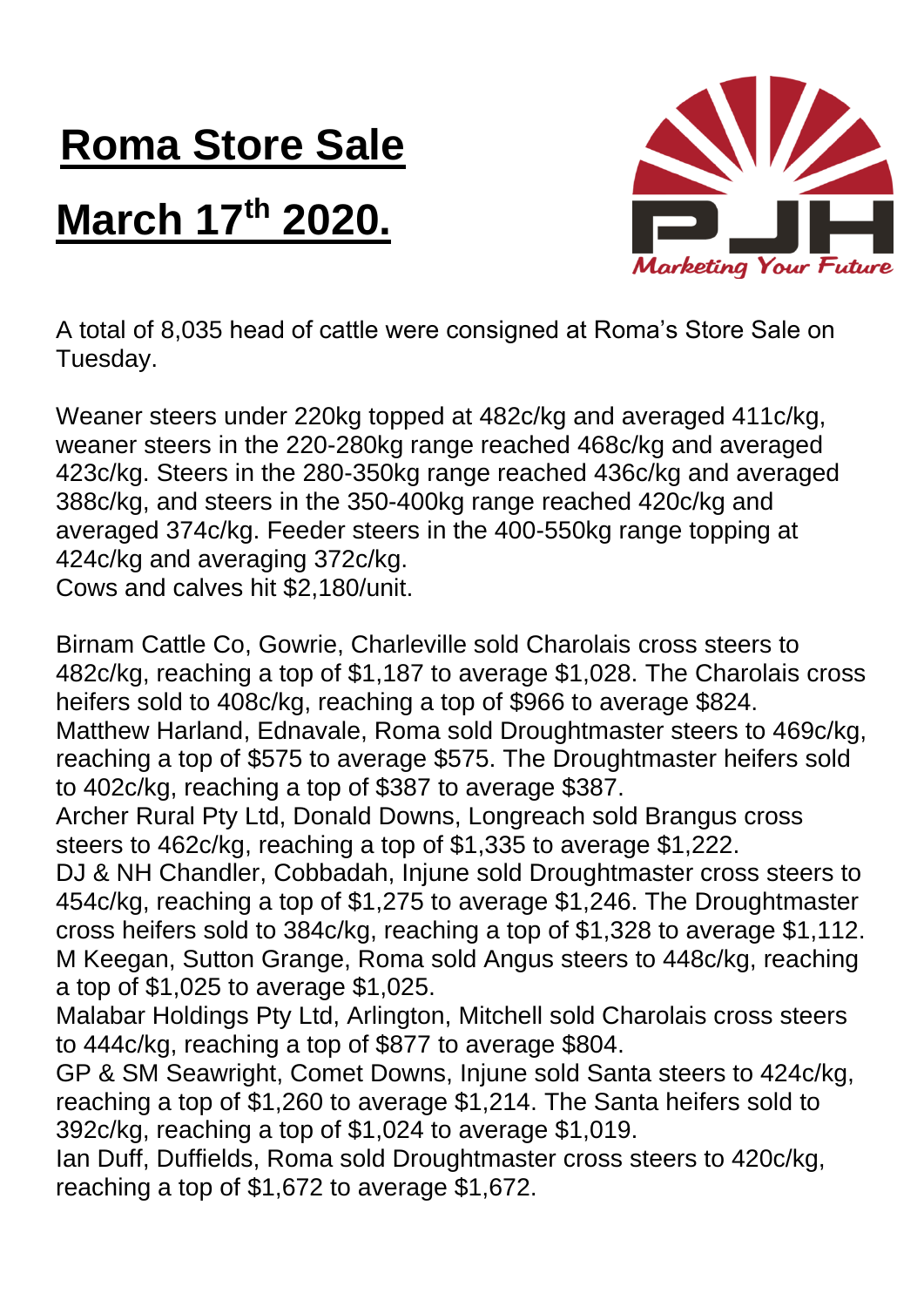Bruce Smith, Coleraine, Mitchell sold Santa cross steers to 414c/kg, reaching a top of \$1,636 to average \$1,564.

Mirradong Meats, Kia-Ora, Walgett sold Angus steers to 406c/kg, reaching a top of \$1,675 to average \$1,371. The Angus heifers sold to 370c/kg, reaching a top of \$1,488 to average \$1,154.

Parklane Grazing, Parklane, Drillham sold Santa cross steers to 405c/kg, reaching a top of \$1,268 to average \$1,207.

Gardiner & Son, Collaroy, Charleville sold Simbrah steers to 404c/kg, reaching a top of \$1,420 to average \$1,406.

MJ & HM Hughes, Yambutta, Quilpie sold Droughtmaster cross steers to 402c/kg, reaching a top of \$1,686 to average \$1,409.

PD & SE Joliffe, Walhallow, Amby sold Santa steers to 402c/kg, reaching a top of \$1,567 to average \$1,567.

Dalwai Holdings, Gracemere, Mitchell sold Santa cross steers to 398c/kg, reaching a top of \$1,483 to average \$1,374.

PA Campbell, Prarievale, Augathella sold Santa cross steers to 396c/kg, reaching a top of \$1,794 to average \$1,604.

Mt Kingsley Pty Ltd, Roma Feedlot, Roma sold Angus cross steers to 386c/kg, reaching a top of \$1,998 to average \$1,757.

Yorkaringa Farming Trust, Yorkaringa, Wallumbilla sold Santa cross steers to 355c/kg, reaching a top of \$1,914 to average \$1,900.

Heifers under 220kg topped at 414c/kg and averaged 337c/kg, while heifers in the 220-280kg range topped at 394c/kg and averaged 347c/kg. Heifers in the 280-350kg range topped at 398c/kg, averaging 350c/kg. Heifers in the 350-450kg range topped at 400c/kg, averaging 318c/kg.

WN & MM Jones, Norolle, Roma sold Charolais cross heifers to 400c/kg, reaching a top of \$1,698 to average \$1,484.

Pensini Grazing Pty Ltd, Cameron Downs, Hughenden sold Angus cross heifers to 398c/kg, reaching a top of \$1,444 to average \$1,223.

SJ Todd Constructions Pty Ltd, Bindebango, Bollon sold Charolais cross heifers to 396c/kg, reaching a top of \$1,392 to average \$1,220.

TJ East & JD Lang, Wyora Station, Winton sold Charolais heifers to 394c/kg, reaching a top of \$1,297 to average \$1,203.

Bangor Cattle Co Pty Ltd, Bangor, Mungallala sold Brangus heifers to 390c/kg, reaching a top of \$1,296 to average \$1,215.

PJ & N Nichol, Sutton Veney, Roma sold Angus heifers to 386c/kg, reaching a top of \$1,149 to average \$798.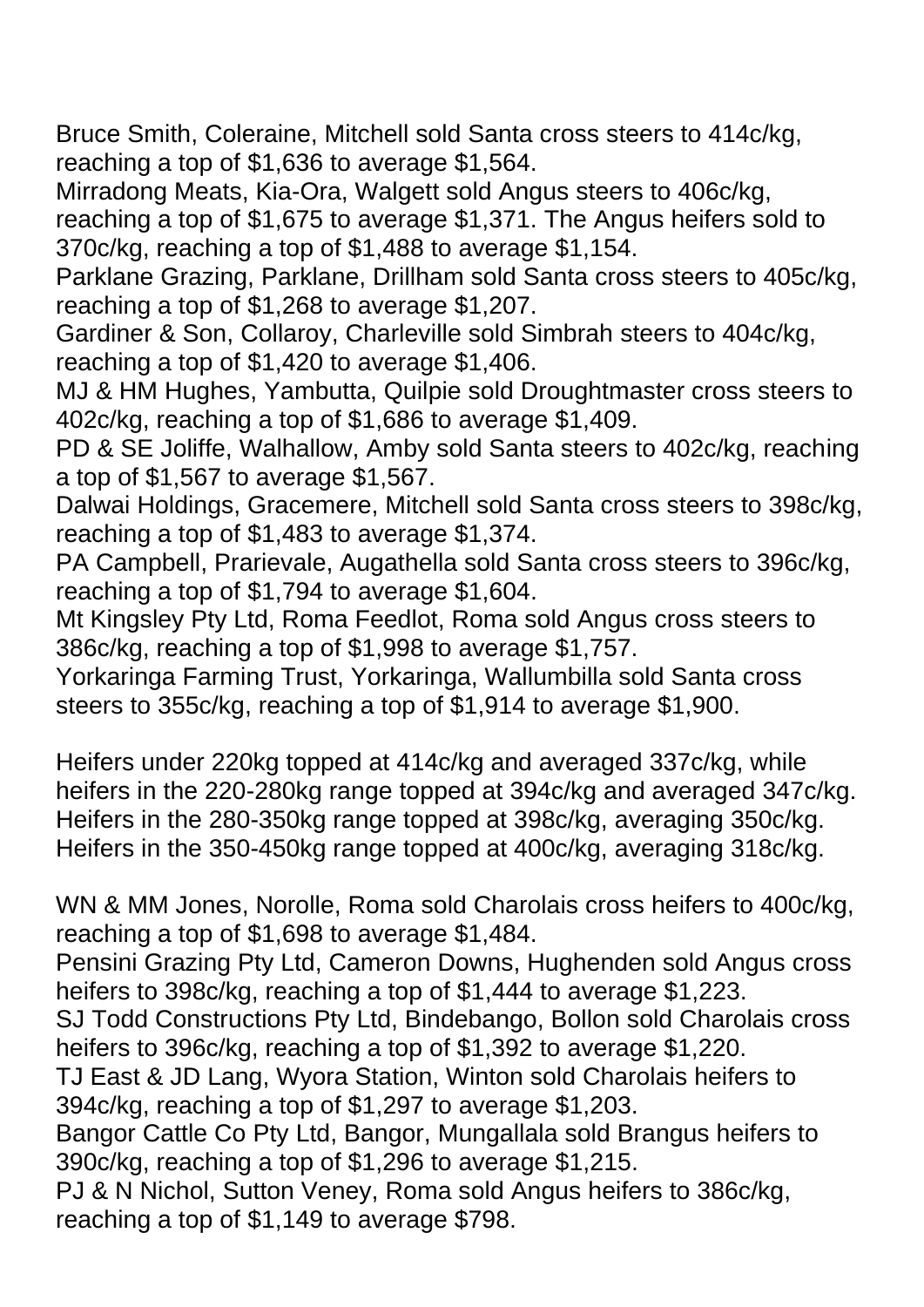Dack Cattle Co, Eurom Bah East, Taroom sold Santa heifers to 382c/kg, reaching a top of \$1,167 to average \$1,119.

Star Grazing, Vuna Stn, Hughenden sold Santa cross heifers to 378c/kg, reaching a top of \$1,068 to average \$897.

The Bottle Tree Cattle Trust, Karalee, Wandoan sold Brangus heifers to 378c/kg, reaching a top of \$1,023 to average \$930.

M & NE McKay, Macwood, St George sold Santa cross heifers to 372c/kg, reaching a top of \$1,375 to average \$1,326.

Bambloom Pty Ltd, Roma Feedlot, Roma sold Angus cross heifers to 315c/kg, reaching a top of \$1,718 to average \$1,473.

Cows in the 300-400kg range reached 246c/kg and averaged 205c/kg, while cows in the 400kg-500kg range reached 300c/kg and averaged 246c/kg. Cows over 500kg topped at 300c/kg, averaging 254c/kg.

Dart Pastoral Co, Springbok, Injune sold Droughtmaster cross cows to 300c/kg, reaching a top of \$1,413 to average \$1,175.

Maranoa Downs Grazing Co, Dundee, Mitchell sold Cross breed cows to 288c/kg, reaching a top of \$1,485 to average \$1,376.

Glen Valley Pastoral Co, Glen Valley, Jundah sold Santa cows to 274c/kg, reaching a top of \$1,600 to average \$1,478.

Warrabinda Cattle Co, Warrabinda, Roma sold Angus cross cows to 264c/kg, reaching a top of \$1,479 to average \$1,479.

Landers Creek Pastoral Co, Oondooroo Station, Winton sold Santa cross cows to 260c/kg, reaching a top of \$1,170 to average \$1,019.

## *Next week PJH sell 5 th position*